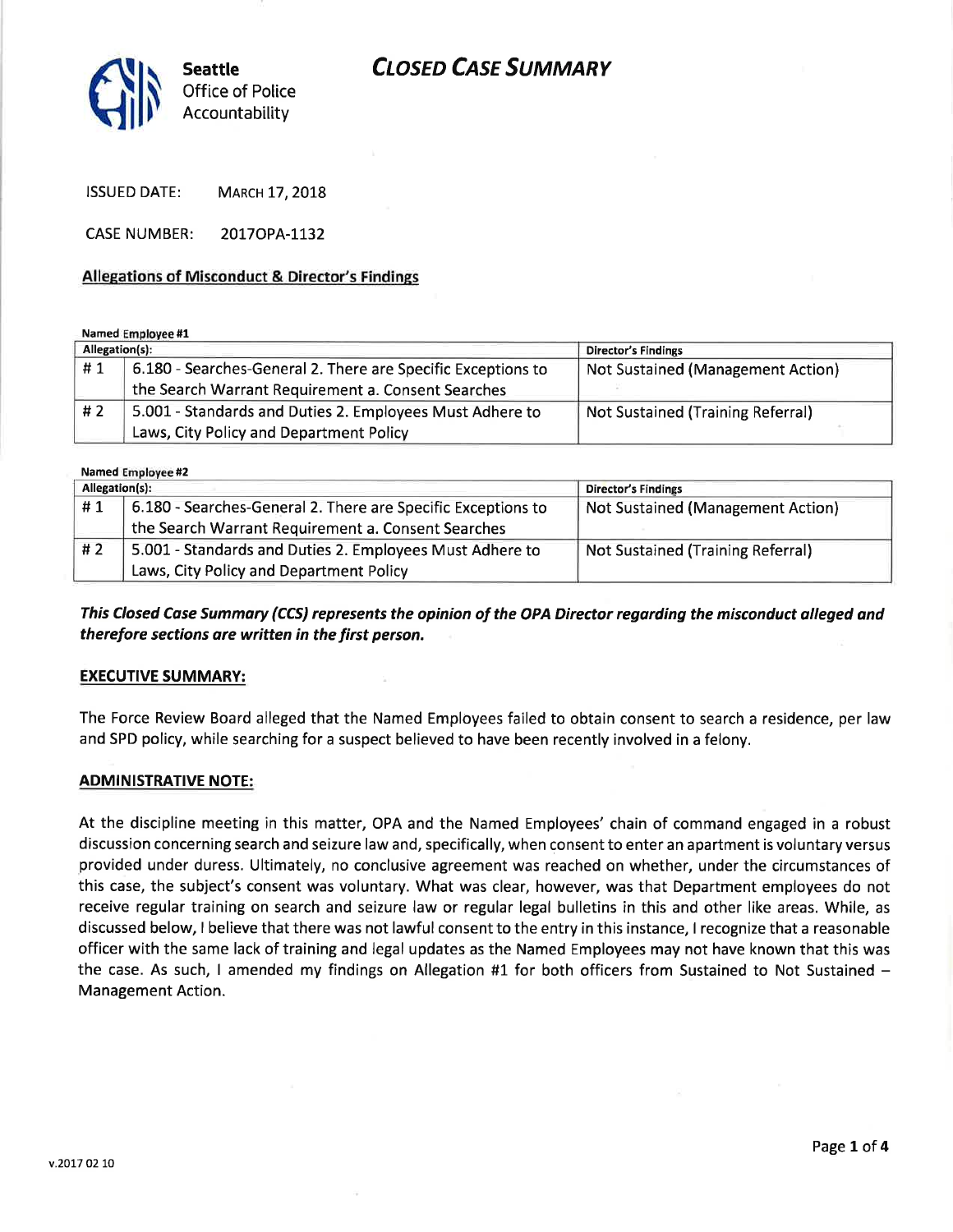

# **CLOSE CASE SUMMARY**

OPA CASE NUMBER: 2017OPA-1132

## ANALYSIS AND CONCLUSIONS:

## Named Employee #1 - Allegation #1

## 6.780 - Sedrches-General 2. There are Specific Exceptions to the Seorch Wdrront Requirement a. Consent Searches

The Named Employees responded to the subject's residence based on the belief that the suspect of a recently committed felony may have been inside. Notably, while the officers had probable cause to arrest the suspect, they did not have either an arrest warrant or a search warrant for the subject's home. Moreover, they had no exigent circumstances to enter the home and were not in "hot pursuit" of the suspect. When the Named Employees arrived at the subject's residence they knocked on the door. When the subject asked who was there through the closed door, the Named Employees announced themselves as police officers. The subject did not open the door at that time and did not respond to the officers' demands that she talk to them. After approximately three minutes of repeated knocking, during which the officers stated that they were not going to leave until they found the suspect, the subject opened her door. The Named Employees engaged in a conversation with the subject, during which she told them that the suspect was not in the apartment. The officers asked multiple times to be allowed to enter the apartment to search for the suspect, but the subject said no and asked the officers if they had a warrant. The Named Employees responded that they did not, but stated that they would apply for one. The Named Employees further told the subject that if they did apply for a warrant, she would be forced to wait outside of her apartment while it was secured prior to the execution of the warrant. The subject was told this right when she was about to re-enter her apartment and appeared, from the officers' perspective, to be surprised by that statement. At that point, the subject said to the Named Employees: "Fine, you want to invade my house, fine." The Named Employees then entered the apartment and located the suspect hiding therein.

Notably, prior to entering the apartment, the Named Employees did not provide the subject with and have her execute a Consent to Search form. The Named Employees additionally did not provide Ferrier warnings. This case was reviewed by the Force Review Board (FRB), which identified these issues and referred this matter to OPA. This investigation ensued.

At his OPA interview, Named Employee #1 (NE#1) stated that he did not believe that the subject consented to the search under duress. NE#1 stated that a Consent to Search form was not provided to the subject because the officers did not have one. He further indicated his belief that if a form was not available, he could utilize his lCVto memorialize consent. Lastly, while he admitted that Ferrier warnings were not provided to the subject, he stated that it was his understanding that he was not required to do so because he was looking for a person. I note that in his report written after the incident, NE#1 indicated that when the subject was about to re-enter her apartment, he told her that she could not do so if they were going to apply for a search warrant. He reported that she then agreed to allow the search.

During his OPA interview, Named Employee #2 (NE#2) also contended that he believed that the subject had voluntarily consented to the search of her home. NE#2 stated that he did not feel that consent was obtained under duress. NE#2 further indicated that they did not read a Consent to Search form to the subject and have her sign the form and that he did not have that form with him. He stated that he did not believe that he was required to utilize the form or to issue Ferrier warnings in this scenario as they were looking for a person, not evidence or contraband. ln his report, generated after the incident, NE#2 noted that, prior to agreeing to allow the search, the subject told the officers that they were really "inconveniencing" her.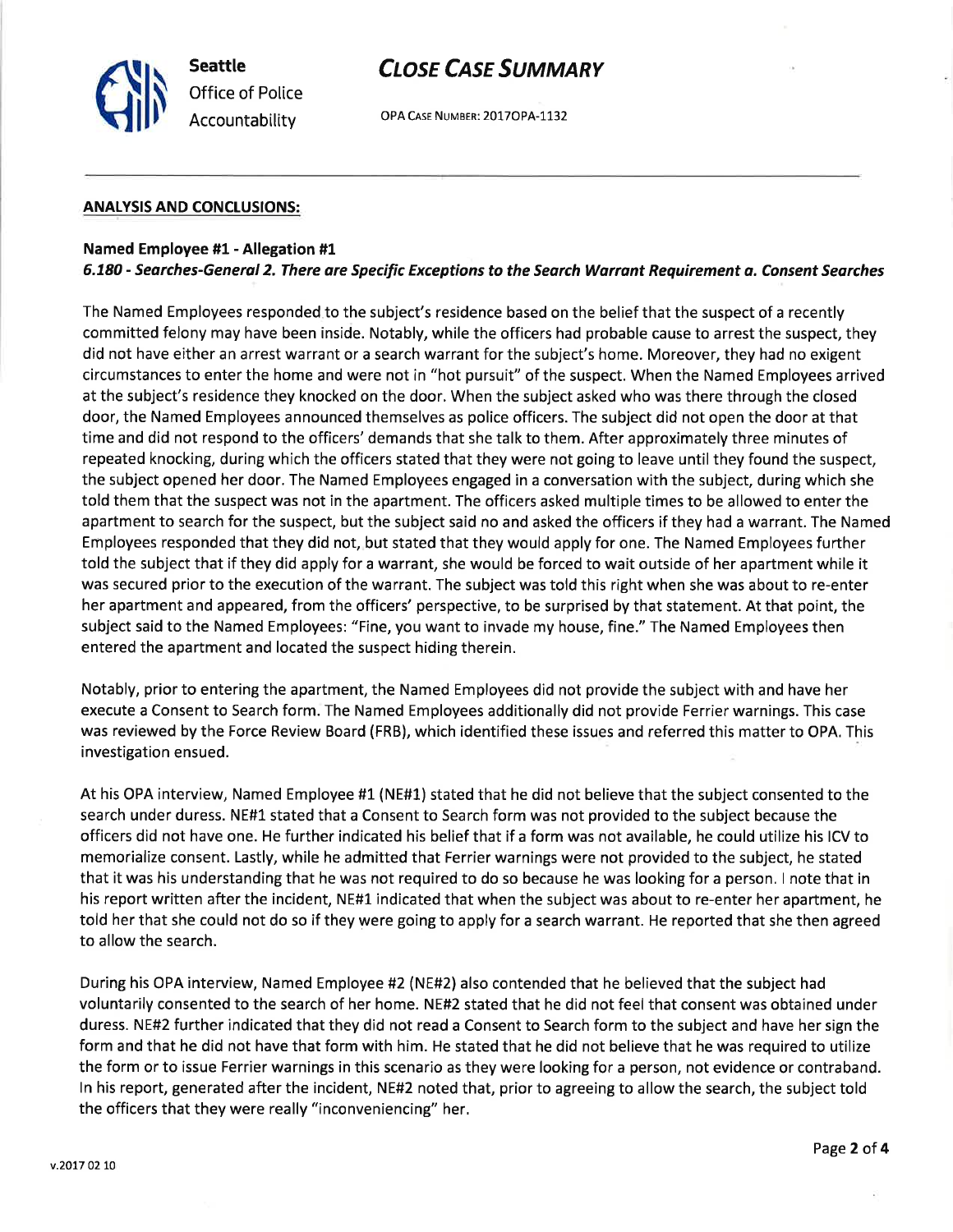# **CLOSE CASE SUMMARY**

OPA CASE NUMBER: 2017OPA-1132

SPD Policy 6.180 generally sets forth the elements for searches effectuated by SPD employees and the requirement that search warrants are required. SPD Policy 6.180-POL-2 describes the exceptions to the search warrant requirement and, specifically, discusses consent searches. While SPD policy does not explicitly reference Ferrier warnings, these warnings are a requirement in certain circumstances under the Washington State Constitution. As a starting point, I find that the Named Employees were not obligated to provide Ferrier warnings in this situation. While I do not believe that the case cited by the officers (State v. Khounvichai) actually stands for this proposition and is distinguishable from the facts here, this holding has been reached in other cases. See, e.g., State v. Westvang, 184 Wn. App. 1, 353 P.3d 1024 (2014) (Ferrier warnings are not required when law enforcement officers seek consent to enter a home to execute an arrest warrant); State v. Dancer, 174 Wn. App. 666, 300 P.3d 475 (2013). review denied, 179 Wn.2d 1014 (2014) (the officer's failure to provide Ferrier warnings did not render consent invalid where the officers had independent corroborating evidence, a K-9 track, that the person could actually be found in the home). That being said, for the search to be valid, the officers still needed the subject's valid consent.

Here, however, I find that the Named Employees' statements to the subject and conduct were, even if unintended, coercive in nature and that consent was only obtained under duress. ln this respect, I agree with the FRB. This finding is supported by the following facts: when initially knocking on the door, the Named Employees told the subject that they were not leaving without the suspect; the Named Employees repeatedly knocked on the subject's door for over three minutes; the Named Employees said that they would obtain a search warrant to enter the subject's home; and the Named Employees told the subject that, if they did so, she would not be allowed to re-enter her home until the warrant was obtained and the search effectuated. Lastly, the subject's contention that the officers were "inconveniencing" her and her statement to the officers at the time they accessed her apartment -"fine, if you want to invade my house, fine" - clearly evinced that she had only consented under duress. Lastly, "mere acquiescence to an officer's entry is not consent and is not an exception to our state's constitutional protection of the privacy of the home." State v. Schultz, 170 Wn.2d 746, 248 P.3d 484 (2011). Here, the subject's provision of permission for the officers to enter her home was more in line with resigned acquiescence than with voluntary and informed consent.

However, as indicated above, I understand that officers receive little if any training in search and seizure law and consent to search after the post-Basic Law Enforcement Academy phase of their employment (when they are referred to as student officer prior to becoming probationary officers). This may be an unfortunate result of a tight budget and the substantial training in other areas that is required under the Consent Decree. Even so, this is essential information for officers to know. The failure to understand how to obtain consent and what constitutes consent can result in, as I believe occurred here, violations of the constitutional rights of an individual and the sanctity of her home. Based on my review of the record, I believe it likely that neither officer intended to elicit involuntary consent. I also believe that the officers' errors in this case constitutes ignorance of the law and a mistake rather than misconduct. Given this fact, I lastly believe that ensuring that officers Department-wide receive up-todate and accurate training and guidance on this area of the law, rather than simply sustaining this finding against the Named Employees, is the most impactful result. As such, I make the following Management Action Recommendation.

o Management Action Recommendation: SPD should provide Department-wide training concerning search and seizure law. This training could be accomplished either through classroom trainings, e-learnings, or <sup>a</sup> series of legal bulletins or other instruction provided during roll calls. While I understand that this comes at <sup>a</sup>



Seattle Office of Police Accountability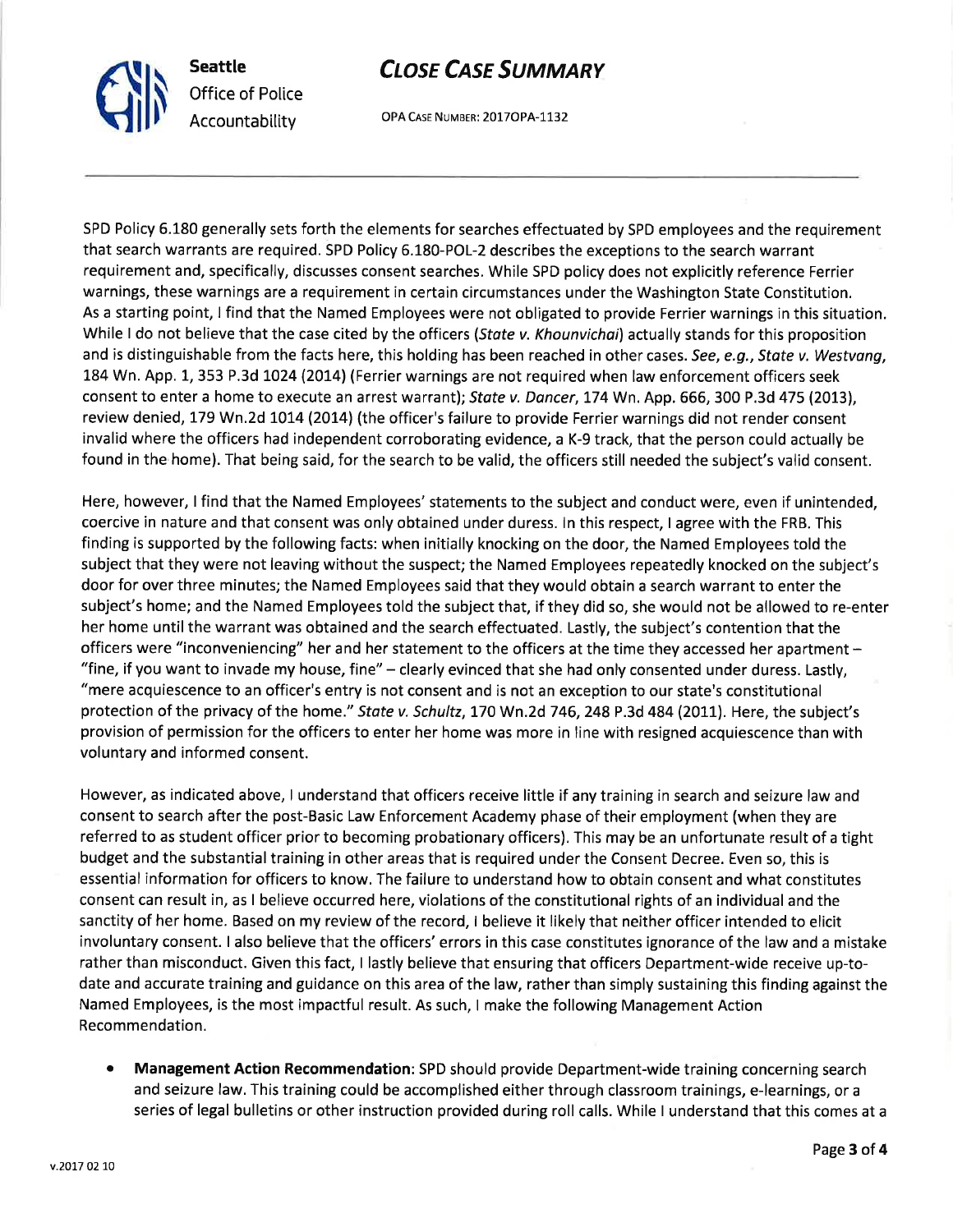

# **CLOSE CASE SUMMARY**

OPA CASE NUMBER: 2017OPA-1132

financial cost to the Department, I request that SPD move forward with this training to ensure that its employees do not, even if inadvertently, engage in conduct contrary to the United States and Washington State Constitutions.

## Recommended Finding: Not Sustained (Management Action)

# Named Employee #1 - Allegation #2 5,007 - Standards and Duties 2. Employees Must Adhere to Lows, City Policy ond Deportment Policy

While I find that the subject did not freely give consent and, thus, that the entry and subsequent search conducted by the Named Employees were unlawful, I do not deem it necessary to sustain this allegation against the Named Employees for the same reasons as discussed above. Accordingly, I recommend that this allegation be Not Sustained - Training Referral.

Training Referral: NE#L and NE#2 should receive additional training concerning SPD Policy 5.180. ln addition, the Named Employees should receive counseling from their chain of command concerning their conduct in this case, the operative law, and how their statements served to procure invalid consent under duress, even if this was not the officers' intent. Lastly, the Named Employees should be given instruction to be careful to-not act similarly in future situations. This re-training and associated counseling should be memorialized in PAS entries for the Named Employees. a

## Recommended Finding: Not Sustained (Training Referral)

## Named Employee #2 - Allegation #1

6.180 - Searches-General 2. There are Specific Exceptions to the Search Warrant Requirement a. Consent Searches

For the same reasons as stated above (see Named Employee #1, Allegation #1), I recommend that this allegation be Not Sustained - Management Action Recommendation.

Recommended Finding: Not Sustained (Management Action)

## Named Employee #2 - Allegation #2

5.007 - Stondards dnd Duties 2. Employees Must Adhere to Laws, City Policy and Department Policy

I refer to the training referral issued to NE#1 and NE#2 above. (See Named Employee #1, Allegation #2.)

Recommended Finding: Not Sustained (Trainine Referral)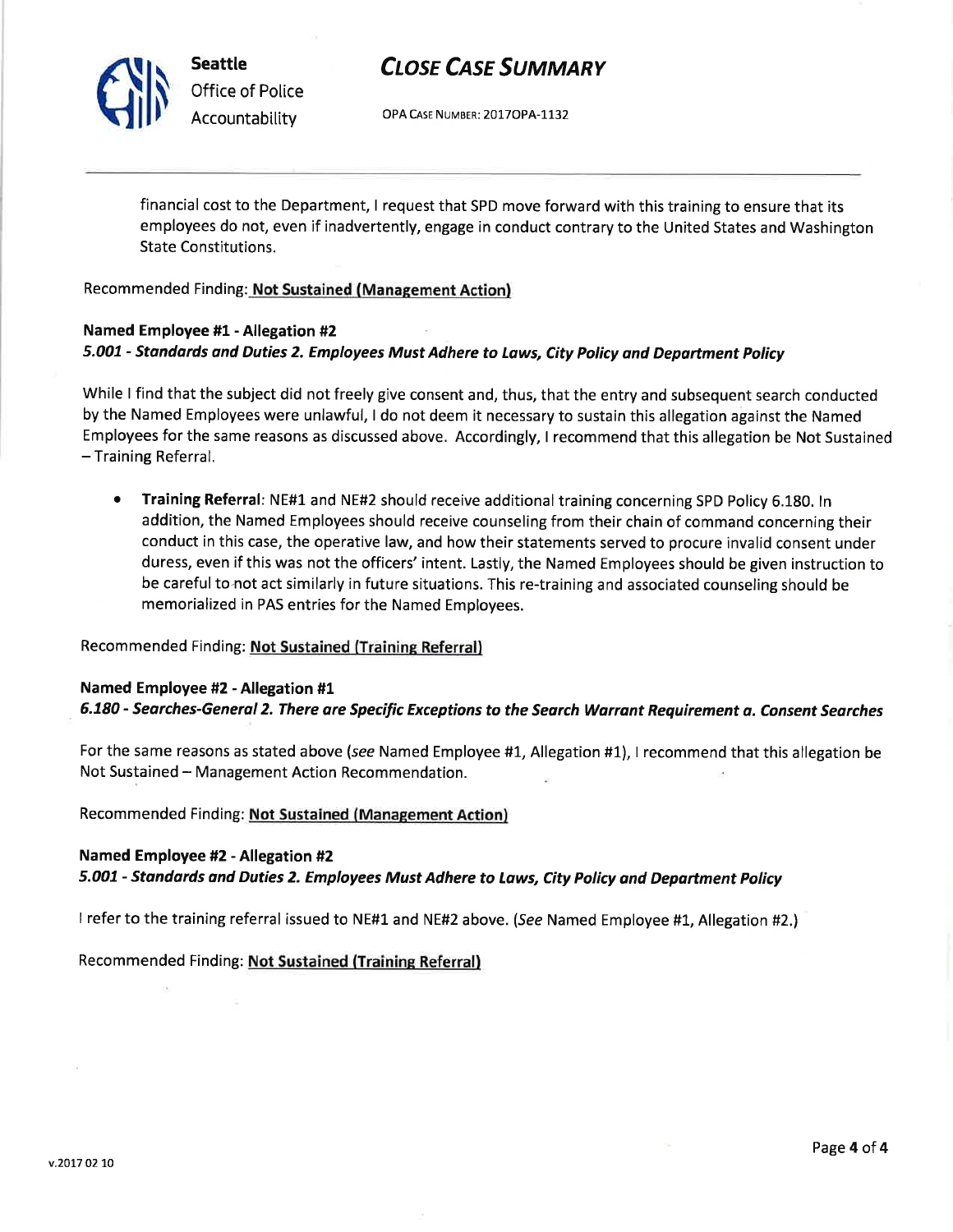

July 2,2018

Chief Carmen Best Seattle Police Department PO Box 34986 Seattle, WA98124-4986

## RE: MANAGEMENT ACTION RECOMMENDATIONS - SECOND QUARTER <sup>2018</sup>

Dear Chief Best

I write to inform you of the Management Action Recommendations (MAR) that have been recently issued by OPA. The MARs contained herein are for the following cases: 20 I TOPA-05 <sup>1</sup>1 , 2017OPA-0980, 20170P4-1008, 20170PA-1091, 20l70PA-1132,20170PA-1 196, 2017oPA-1301, 20170PA-1289, 2018OPA-0553, and 2018OPA-0101.

#### Case Number

o 2017OPA-0511

#### Summary

• The Named Employee allegedly violated SPD policy when he posted a message on his personal Facebook account that concerned an open investigation, included confidential criminal information, and identified a minor.

#### Analysis

- Policy  $1.110$  Public Information addresses the release of information to the media and specifically prohibits the release of much of what was contained in the Named Employee's Facebook post.
- . Although the Named Employee had Facebook friends that he knew were active members of the media and who had access to his page, it is unclear whether his posting of sensitive and confidential material constituted a "release" to the media as contemplated by the policy.

#### Recommendation

Modify policy  $1.110$  - Public Information - POL-1 General Policy (2) to define "release" as it pertains to SPD employees disseminating information to the media via social media. The definition should clarify that a "release" includes posting law enforcement information on social media.

#### Case Number

- o 2077OPA-1301
- 2018OPA-0101

#### Summary

In both cases, the Named Employee allegedly failed to properly activate/log-in to both his In-Car Video (lCV) and Body Worn Video (BWV) systems when responding to incidents.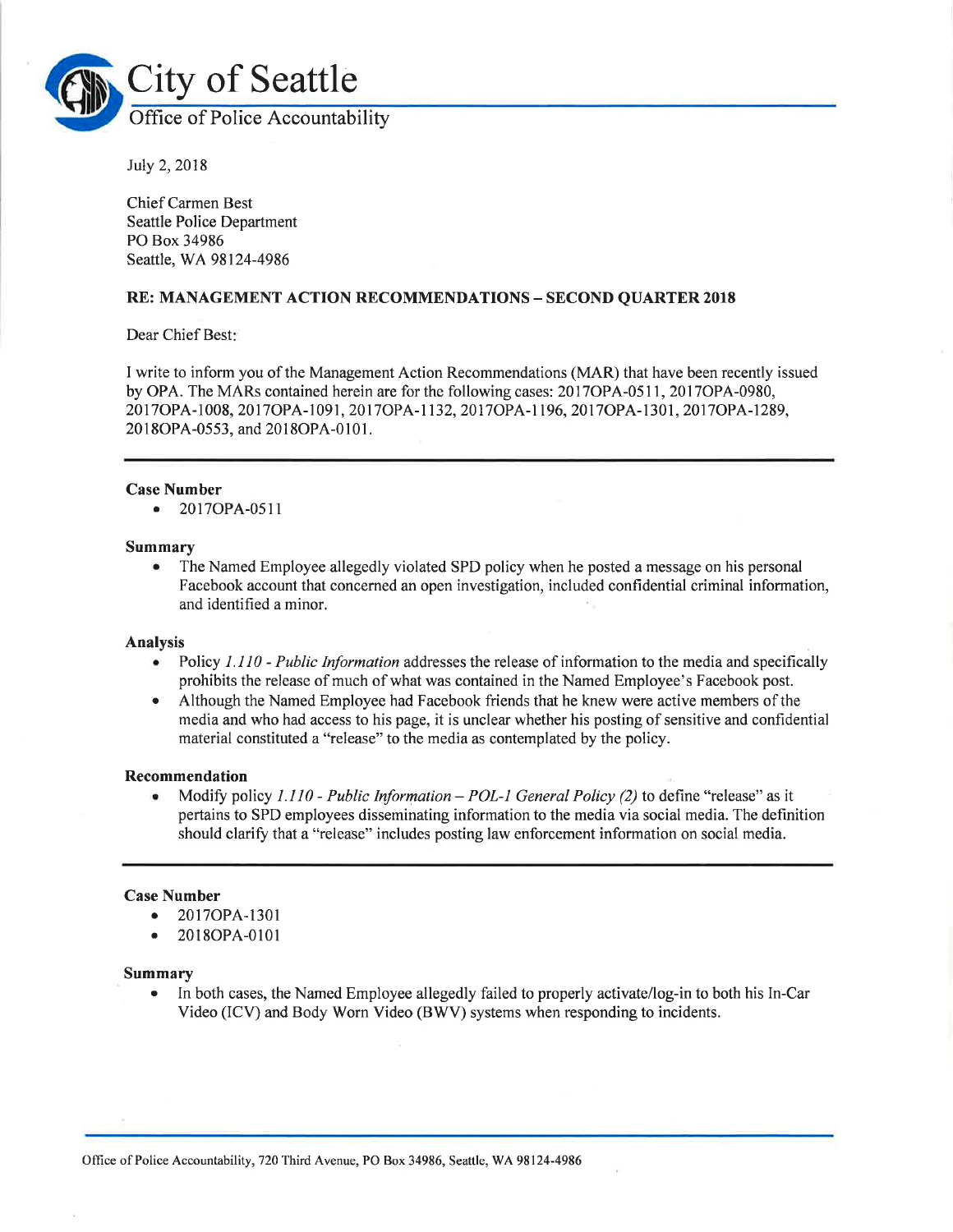### Analysis

- . The Named Employee felt he met the requirements of the BWV policy because he interpreted it as requiring an officer to record on ICV or BWV, but not necessarily on both.
- OPA interprets the policy as requiring that, when equipped with both ICV and BWV, both systems must be activated for each call response. The Named Employee's understanding of this policy is inconsistent with the reasoning behind equipping officers with BWV in addition to ICV, which is to have a second mechanism to more fully record law enforcement activity, not to have discretion to choose which camera to utilize.

### Recommended Action

Modify 16.090 - In-Car and Body-Worn Video 5. Employees Recording Police Activity to clarify that if officers are equipped with both ICV and BWV, they shall record on both systems. The new policy subsection could read: "Officers equipped with both ICV and BWV shall utilize both systems simultaneously when recording is required under  $16.090$ -POL- $1(5)(b)$ . The failure to activate one or both systems constitutes a violation of policy and must be documented and reported consistent with 16.090-POL-1(4) and 16.090-POL-1(7)."

## Case Number

- o 2017OPA-1132
- . 2018OPA-0053

### Summary

- In the first case, prior to searching a residence for a suspect, the Named Employees failed to provide the subject with--and have her execute--a Consent to Search form. They also did not provide Ferrier warnings.
- In the second case, the Named Employees may have violated the Complainant's constitutional right to be secure against an unlawful search and seizure when they arrested him while he was still within the threshold of his residence.

#### Analysis

o Officers receive little training in search and seizure law and consent to search after the post-Basic Law Enforcement Academy phase of their employment. The failure to understand how to obtain consent and what constitutes consent can result in violations of the constitutional rights of individuals and the sanctity of their homes. OPA believes the officers' errors in these cases constitute ignorance of the law and mistakes rather than misconduct.

#### Recommended Action

Provide Department-wide training on search and seizure law and policy 6.180 - Searches-General. The training should specifically discuss the requirement that subjects be completely outside of the thresholds of their residences before arrests can be properly effectuated.

## Case Number

. 20I7OPA-1091

#### Summary

. The Named Employees conducted a Terry stop, but failed to document it using a Terry Template, as is required by SPD policy.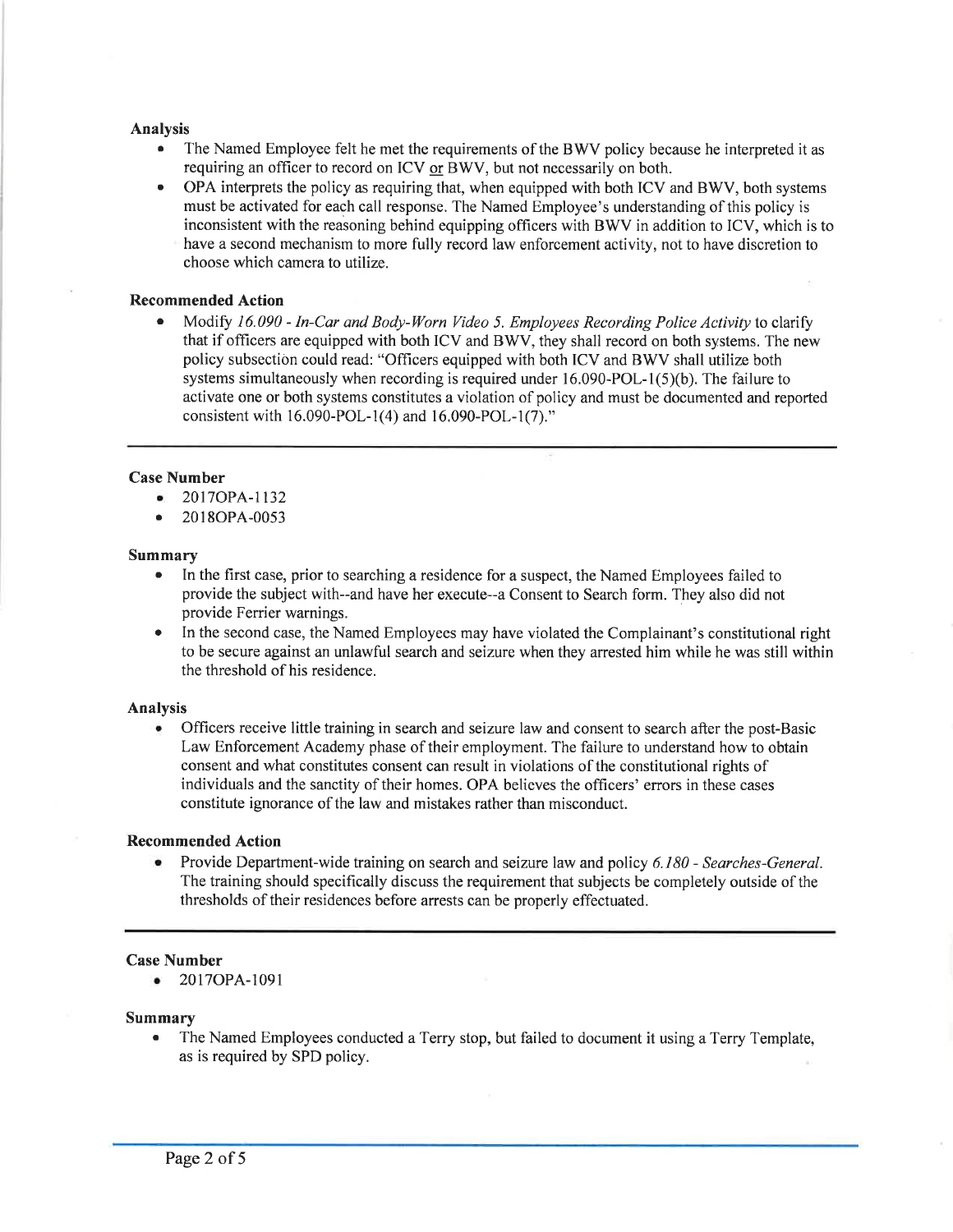#### Analysis

- The Named Employees said a Terry Template was unnecessary because they had probable cause to arrest based on open warrants.
- o Law, policy, and the Consent Decree state that officers must document each time they stop and detain someone, regardless of whether they believe they have probable cause to make an arrest.

#### Recommended Action

. Modify policy 6.220 - Voluntary Contacts, Teryy Stops & Detentions 10. Officers Must Document All Terry Stops to state that when officers perform a Terry stop, a Terry template is always required  $(SMC 14.11.060(C))$ , regardless of whether the officers had probable cause to arrest at the time of the Terry stop.

#### Case Number

o 2017OPA-1196

#### Summary

. In reviewing a failure of an officer to carry a Taser during an incident, OPA evaluated whether the officer's supervisor failed to ensure the officer was carrying a Taser and/or that the Taser was in working condition.

#### Analysis

SPD policy 5.100(III) sets forth the general responsibilities of patrol sergeants, including: "Check the personal appearance of assigned officers and ensure officers' equipment is in good condition." OPA's investigation of this case found that such inspections are rarely carried out, and sergeants are not held accountable for not doing so.

#### Recommended Action

- Modify policy 5.100 Operations Bureau Individual Responsibilities III. Patrol Sergeant B. Field Supervision to clarify the frequency with which a patrol sergeant shall perform inspections to ensure that their officers are carrying the appropriate equipment and determine that the equipment is functioning properly.
- . Train patrol sergeants on their responsibility to perform inspections, including how to conduct an inspection and the frequency with which to conduct them.

## Case Number

- . 2017OPA-1008
- o 2077OPA-0980

#### Summary

- The Named Employees failed to properly enter a firearm into evidence as required by Department policy and the unit manual.
- Another Named Employee failed to properly supervise the previously mentioned Named Employee.

#### Analysis

SPD policy 7.010-POL-I requires that employees secure collected evidence and place it into the Evidence Unit or an authorized evidence storage area before they end their shift. During their OPA

ò.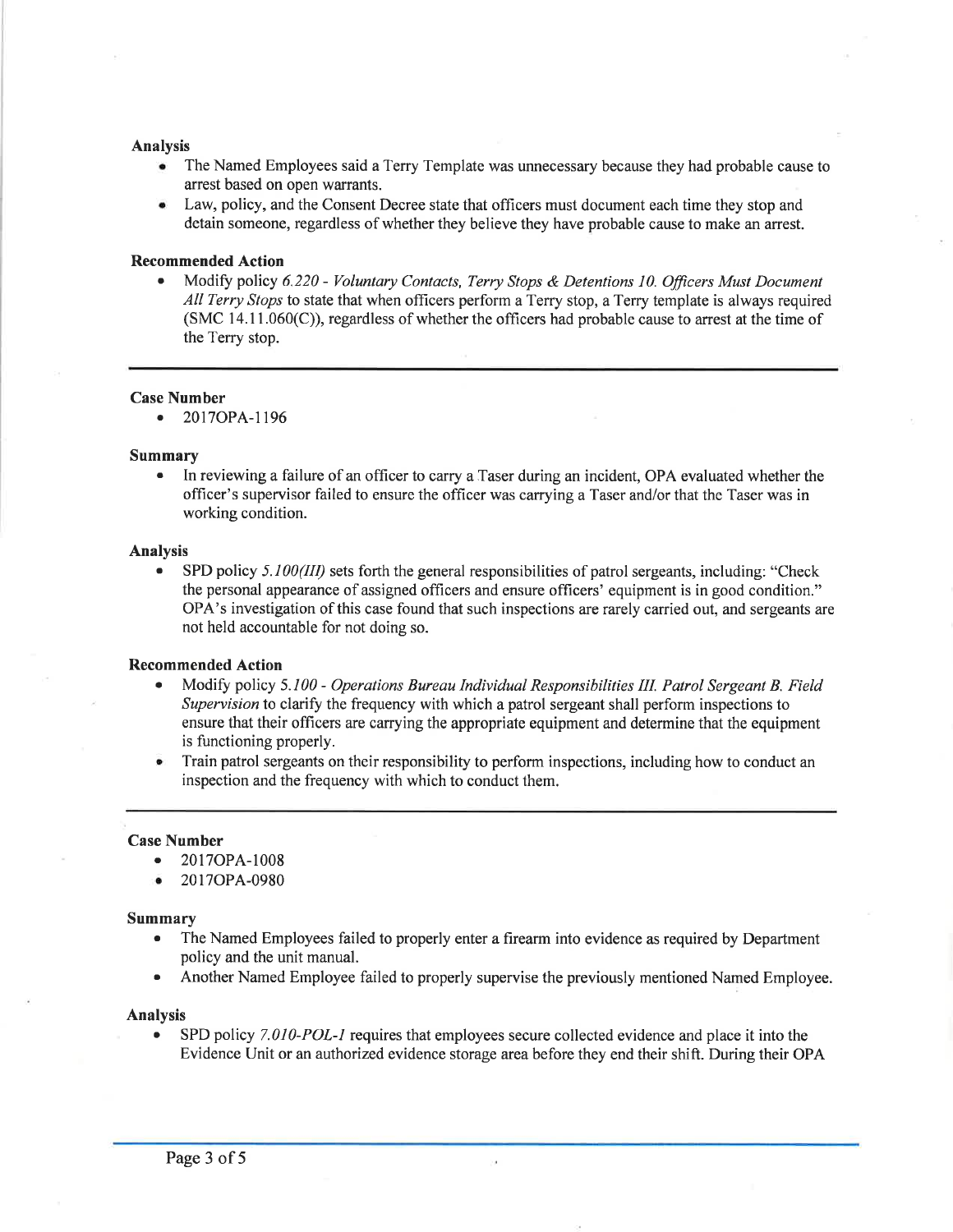interview, one of the Named Employees contended that SPD policy did not define what an "authorized evidence storage area" was.

- Policy 5.001-POL-2 requires that SPD employees adhere to laws, City policy and Department Policy. Although it instructs officers to comply with the SPD Manual, published directives/special orders, and Department training, it does not state that non-compliance with a unit manual, such as the FIT Manual, constitutes a violation of SPD Policy. a
- The FIT Manual lacks clarity regarding the requirements for FIT Sergeants to actively monitor the investigations conducted by Detectives and to ensure that evidence is timely placed into evidence. a
- FIT previously did not take custody of rifles or shotguns; rather, such weapons were processed by CSI. OPA suggested that FIT institute this same process for handguns, as it may result in more consistent treatment of and processing standards for all firearms. FIT has since made this change. a

## Recommended Action

- Modify policy 7.010 Submitting Evidence to define what an authorized evidence storage location is and clarify that personal offices are not such authorized locations.
- Modify the FIT Manual to:
	- o Clarify that officers will, as soon as feasible, take case evidence to the Evidence Unit.
	- o Indicate what, ifany, other authorized evidence storage locations exist in the FIT unit, noting that evidence should never be stored in personal offices.
	- o Provide more detail on expectations for evidence handling.
	- o More clearly define the expectations for the FIT Sergeant (such as memorializing the requirement that the FIT Sergeant check-in with Detectives to determine the location and status of evidence and firearms)
- . Train FIT Detectives and supervisors in evidence handling.
- Modify policy 5.001 Standards and Duties 2. Employees Must Adhere to Laws, City Policy and Department Policy to include unit manuals as one of the types of regulations to which officers are responsible for adhering.
- . Reevaluate the current FIT practice of taking possession and maintaining custody of handguns. (OPA recognizes that this has been implemented since initial conversations about this case occurred, but is noting it here nonetheless.)

## Case Number

o 20I7OPA-1289

## Summary

. The Named Employee failed to conduct a preliminary inquiry into a bias allegation and to generate a Bias Review.

## Analysis

- SPD policy 5.140-POL-7 requires that Department supervisors conduct preliminary inquiries into biased policing. The Named Employee told OPA he did not know how to do a Bias Review and was not familiar with the Bias policy, even though he had served as an acting sergeant for about 20 to 25 days per year over several years. He further told OPA that he was not familiar with the policies conceming the investigation and reporting of force, as well as the policy conceming the reporting of misconduct. Lastly, the Named Employee told OPA that he had not attended SPD's First Line Supervisor Training nor any other type of supervisor training during his over 25 years with the Department.
- The Named Employee was placed in a position where he was expected to supervise his fellow employees without any training on how to do so, per policy  $4.020$ , which states that "Captains will